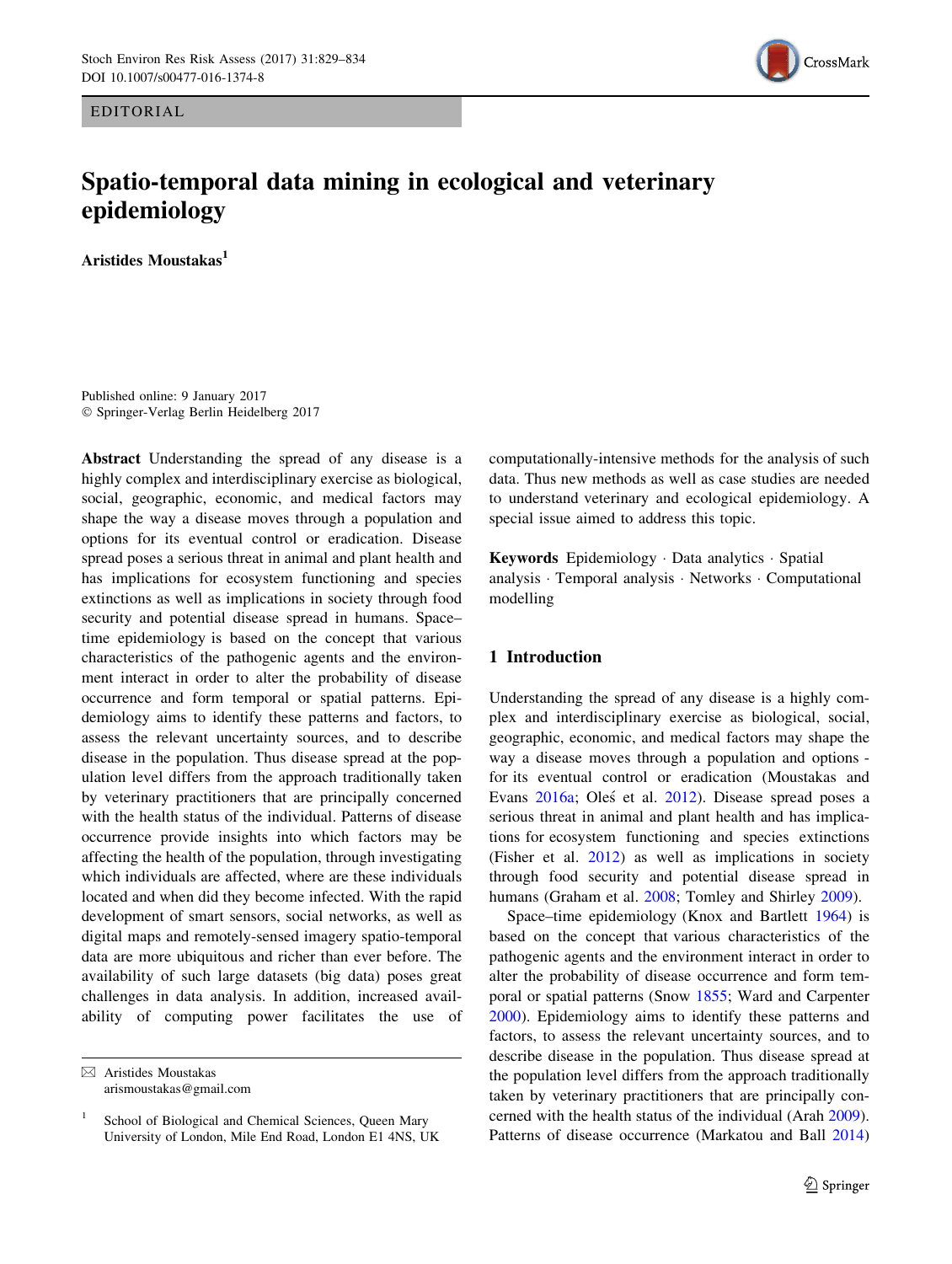provide insights into which factors may be affecting the health of the population, through investigating which individuals are affected, where are these individuals located and when did they become infected.

## 2 Technological advancements

With the rapid development of smart sensors (Aanensen et al. [2009\)](#page-4-0), social networks, as well as digital maps and remotely-sensed imagery spatio-temporal data are more ubiquitous and richer than ever before (Gange and Golub [2016\)](#page-4-0) epidemiology in the big data era needs to integrate novel methods (Mooney et al. [2015](#page-5-0); Pfeiffer and Stevens [2015\)](#page-5-0). The availability of such large datasets (big data) poses great challenges in data analysis (Fan et al. [2014](#page-4-0); Najafabadi et al. [2015\)](#page-5-0). In addition, increased availability of computing power facilitates the use of computationallyintensive methods for the analysis of such data (Moustakas and Evans [2015\)](#page-5-0). Data mining—methods combining statistics and computer science—are increasingly employed (Lynch and Moore [2016\)](#page-5-0) and may provide novel insights into epidemiological problems (McCormick et al. [2014;](#page-5-0) Nelson et al. [2014](#page-5-0)).

## 3 Let the data speak?

Can big data replace theory? It has been suggested that the availability of a large volume of data, data deluge will make the scientific method obsolete (Anderson [2008](#page-4-0)); hypothesis-driven, or equation-driven research will become irrelevant and data mining will be used instead (Anderson [2008\)](#page-4-0). This thesis has generated a large scientific discussion—for some examples across scientific disciplines see (Benson [2016](#page-4-0); Chiolero [2013;](#page-4-0) Levallois et al. [2013](#page-5-0); Toh and Platt [2013](#page-5-0)), for online discussions see: [https://www.](https://www.edge.org/discourse/the_end_of_theory.html) [edge.org/discourse/the\\_end\\_of\\_theory.html.](https://www.edge.org/discourse/the_end_of_theory.html) Adding up to the discussion it has been suggested that experts will decline in importance in the big data sector (Mayer-Schönberger and Cukier [2013\)](#page-5-0). There are cases where model-free forecasting (using machine learning methods) outperforms the correct mechanistic model for simulated and experimental data (Perretti et al. [2013\)](#page-5-0). However if one simply relies on data-driven science several components of scientific methods will be made poorer: thought experiments (McAllister [1996](#page-5-0)), stochastic reasoning (Christakos [2010;](#page-4-0) Pearl [1987](#page-5-0)), or theoretically-derived predictions may open a new field and propose as a testable hypothesis (Gorelick [2011\)](#page-4-0); something feasible in the mathematical universe is something that may happen in the biological/physical universe (regardless upon how likely is that to happen). A classic example derives from Einstein's general relativity theory. The theory was based on the observed difference for Mercury's precession between Newtonian theory and observation i.e. the deviance between observation and a model. The theory at the time that was developed lacked data but it was at later time steps verified by data. A data-driven science is welcome but we cannot afford to lose well established, tested through time scientific methods.

#### 4 Are more data always better?

While the answer may look an obvious yes and that the only challenge is how to handle, visualise, and analyse large datasets, this is not always the case. Big datasets bring a lot of spurious correlations which appear to be simply relationships between things that are just random noise (Silver [2012\)](#page-5-0). In addition big datasets allow easier 'cherry-peaking', people can choose which fractions of the data to use in order to show something that they already support or simply to produce a novel result, while a larger dataset may have simply falsified the reported result (Silver [2012](#page-5-0)), or simply verified something that was already known (Donoho and Jin [2015](#page-4-0)), therefore this would not merit a groundbreaking result/publication (Silver [2012](#page-5-0)). In addition, factor analysis in time series in econometrics showed that collating several datasets together may generate cross-correlated idiosyncratic errors, or a dominant factor in a smaller dataset may be a dominated factor in a larger dataset (Boivin and Ng [2006](#page-4-0)). In such cases smaller datasets have yielded results at least as satisfactory or in fact even better than larger datasets (Boivin and Ng [2006](#page-4-0); Caggiano et al. [2011\)](#page-4-0). Methods accounting for the effects of cross correlated errors have been proposed (Blair and Bar-Shalom [1996](#page-4-0)). While these examples are mentioned in order to highlight problematic issues related with big data, more often than not certainly more data are desirable than fewer.

#### 5 Data availability and model complexity

A study in climate modelling has shown that as the models are becoming increasingly complex and realistic, they are also becoming less accurate because of cumulative uncertainties (Maslin and Austin [2012\)](#page-5-0). In the case of climate modelling earlier models did not account for many important factors that are now being included (Maslin and Austin [2012\)](#page-5-0). The simplicity of the models also prevented the uncertainties associated with these factors from being included in the modelling. The uncertainty remained hidden. More complex models that include more factors are also associated with higher uncertainties (Maslin and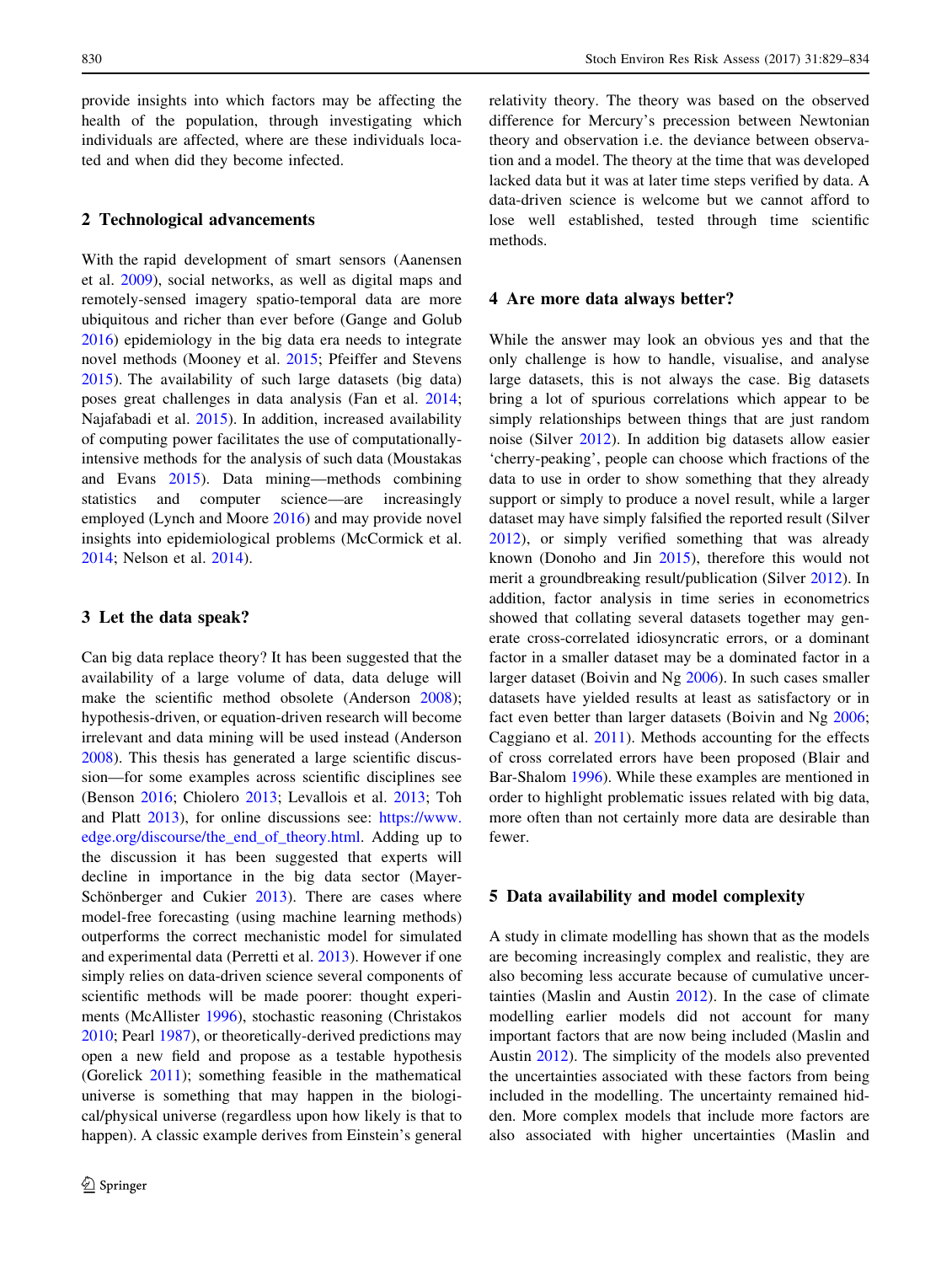Austin [2012\)](#page-5-0). There is thus the paradox that as models are becoming more complex and more realistic (matching the real world better) they also become more uncertain. Ecological systems are quite complex with many small tapering effects, large heterogeneity, and interactions that are generally unknown. On an information-theoretic approach, 'information' about the biological system under study exists in the data and the goal is to express this information in a compact way (Evans et al. [2014](#page-4-0); Lonergan [2014\)](#page-5-0); the more data available the more information exists, i.e. a more complicated statistical model may approximate the data (Burnham and Anderson [2002\)](#page-4-0) and more complex predictive models (process based models such as individual based models) may be calibrated (Evans and Moustakas [2016\)](#page-4-0).

## 6 The importance of pubic data

While several new technologies providing a large volume of data exist (mentioned earlier in this paper), publicly available data from governmental organizations as well as data sharing among scientists (Michener [2015\)](#page-5-0) having public data repositories are easier than ever due to large computer storage availabilities as well as fast network connections for downloading them. These public data promote transparency and accountability in the analysis, the potential for data expansion by merging several datasets together, as well as building up the impact of the work (Kenall et al. [2014;](#page-4-0) Piwowar and Vision [2013](#page-5-0)). In order to predict and mitigate disease spread informed decisions are needed. Often decisions involve conflicts between several stakeholders (Krebs et al. [1998](#page-4-0); Moustakas [2016](#page-5-0)). These decisions need to be taken based on data analysis and predictive models calibrated with data. Making publicly available data will greatly facilitate their analysis and to informed decisions. For a review of publicly available veterinary epidemiological data with web sources links see (Pfeiffer and Stevens [2015](#page-5-0)).

## 7 Spatio-temporal data mining in veterinary and ecological epidemiology

There is thus a need for new methods as well as case studies to enhance our understanding in spatio-temporal data mining in veterinary and ecological epidemiology. A special issue in the journal Stochastic Environmental Research and Risk Assessment aimed to address this topic. Potential thematics included: spatiotemporal statistics (Biggeri et al. [2016](#page-4-0); Picado et al. [2007](#page-5-0)), stochastic analysis (Heesterbeek [2000;](#page-4-0) Marx et al. [2015](#page-5-0)), Bayesian maximum entropy modeling (Biggeri et al. [2006](#page-4-0); Juan et al. [2016](#page-4-0)), big data analytics (Andreu-Perez et al. [2015](#page-4-0); Guernier et al. [2016](#page-4-0)), GIS and Remote Sensing (Ferrè et al. [2016](#page-4-0); Norman et al. [2012\)](#page-5-0), Trajectories and GPS tracking (Demšar et al. [2015](#page-4-0); Zhang et al. [2011](#page-5-0)), Agent Based Modelling calibrated with data (Dion et al. [2011](#page-4-0); Moustakas and Evans [2015](#page-5-0); Smith et al. [2016](#page-5-0)), decision making and risk assessment (Fei et al. [2016;](#page-4-0) Lowe et al. [2015](#page-5-0)), network and connectivity analysis (Nobert et al. [2016](#page-5-0); Ortiz-Pelaez et al. [2006\)](#page-5-0) and co-occurrence and moving objects (Miller [2012;](#page-5-0) Webb [2005](#page-5-0)). Nine contributions were finally accepted after peer reviewing.

Bayesian analysis of spatial data often uses a conditionally autoregressive prior, expresses spatial dependence commonly present in underlying risks or rates. These conditionally autoregressive priors assume a normal density and uniform local smoothing for underlying risks often violated by heteroscedasticity or spatial outliers encountered in epidemiological data. Congdon [\(2016](#page-4-0)) proposes a spatial prior representing spatial heteroscedasticity within a model accommodating both spatial and non-spatial variation. The method is applied both in a simulation example based on US states, as well as in a real data application considers Tuberculosis incidence in England (Congdon [2016](#page-4-0)). The code used for generating simulations is also provided in R (R Development Core Team [2016\)](#page-4-0).

An understanding of the factors that affect the spread of endemic bovine tuberculosis is critical for the control of the disease. Analyses of data need to account for spatial heterogeneity, or spatial autocorrelation may inflate the significance of explanatory covariates. Brunton et al. [\(2016](#page-4-0)) used three methods, least-squares linear regression with a spatial autocorrelation term, geographically weighted regression, and boosted regression tree analysis, to identify the factors that influence the spread of endemic bovine tuberculosis at a local level in England and Wales. The methods identified factors related to flooding, disease history and the presence of multiple genotypes of endemic bovine tuberculosis and these factors were consistent across two of the three methods (Brunton et al. [2016\)](#page-4-0).

Early warning indicators are particularly useful for monitoring and control of any disease. Malesios et al. ([2016\)](#page-5-0) provide an early warning method of sheep pox epidemic applied in data from Evros region, Greece. To provide inference on the mechanisms governing the progress of sheep pox epidemic (Malesios et al. [2016\)](#page-5-0) follow a two-stage procedure. At the first stage, a stochastic regression model is fitted to the complete epidemic data. The second stage uses an analogy of the fitted model with branching processes in order to obtain a system of estimating the probability of the epidemic going extinct at each of several time points during this epidemic. The end result is an evidence-based early warning system that could inform the authorities about the potential spread of the disease, in real-time.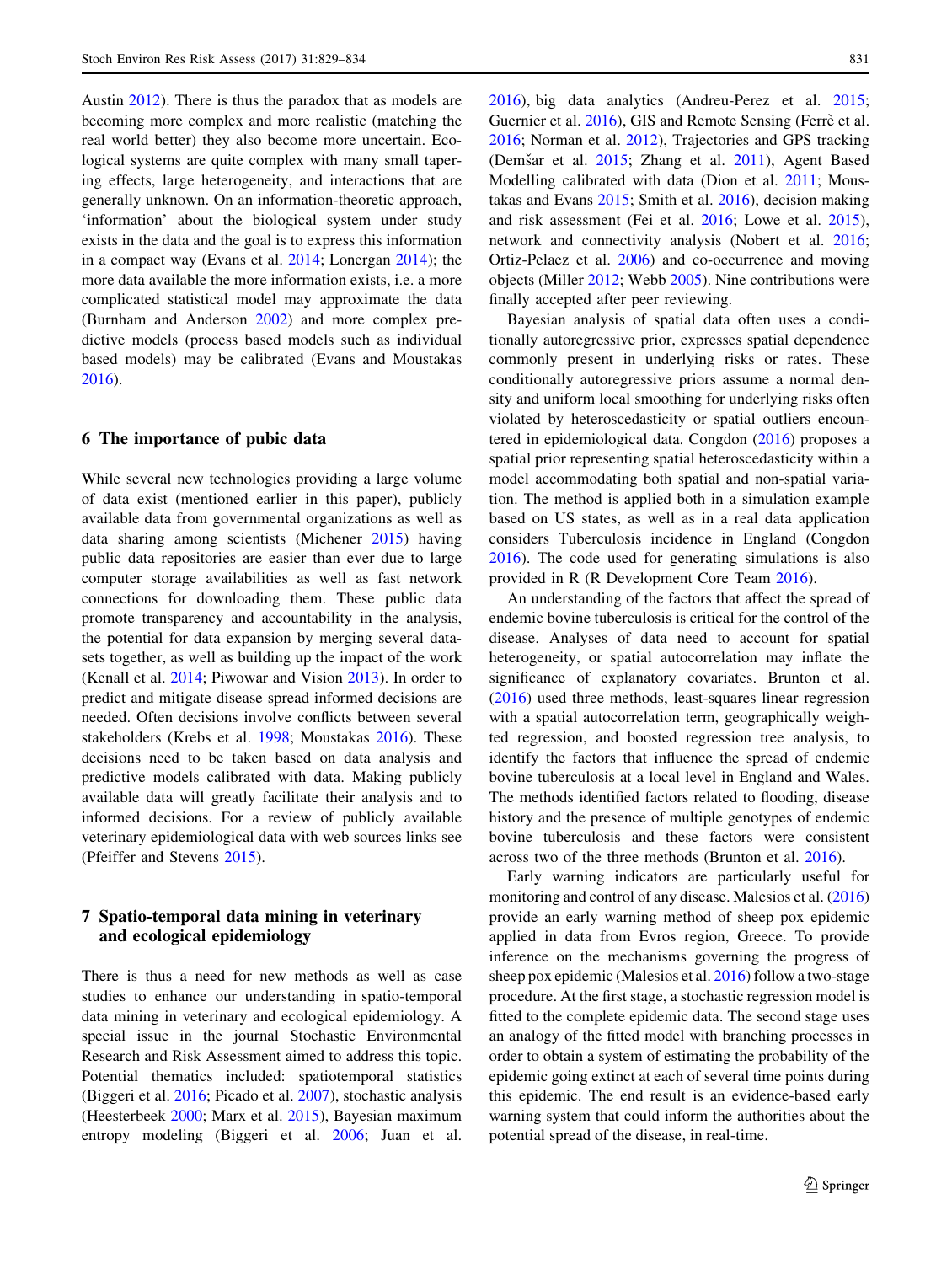Japanese encephalitis, a vector-borne disease transmitted by mosquitoes and maintained in birds and pigs. To examine the potential epidemiology of the disease in the USA, Riad et al. [\(2016](#page-5-0)) use an individual-level network model that explicitly considers the feral pig population and implicitly considers mosquitoes and birds in specific areas of Florida and Carolina. To model the virus transmission among feral pigs, two network topologies are considered: fully connected and random with a defined probability networks. Patterns of simulated outbreaks support the use of the random network similar to the peak incidence of the closely related West Nile virus, another virus in the Japanese encephalitis group (Riad et al. [2016](#page-5-0)). Simulation analysis suggested two important mitigation strategies.

Disease outbreaks are often followed by a large volume of data, usually in the form of movements, locations and tests. These data are a valuable resource in which data analysts and epidemiologists can reconstruct the transmission pathways and parameters and thus devise control strategies. However, the spatiotemporal data gathered can be both vast whilst at the same time incomplete or contain errors. Enright and O'Hare [\(2016\)](#page-4-0) provide a user friendly introduction to the techniques used in dealing with the large datasets that exists in epidemiological and ecological science and the common pitfalls that are to be avoided as well as an introduction to Bayesian inference techniques for estimating parameter values for mathematical models from spatiotemporal datasets. The analysis is showcased with a large dataset from Scotland and the code and data used in this paper are also provided (Enright and O'Hare [2016\)](#page-4-0).

Mechanistic epidemiological modelling has a role in predicting the spatial and temporal spread of emerging disease outbreaks and purposeful application of control treatment in animal populations. Lange and Thulke ([2016\)](#page-5-0) address the newly emerging epidemic of African swine fever spreading in Eurasian wild boar using an existing spatio-temporally explicit individual-based model of wild boar. Lange and Thulke ([2016\)](#page-5-0) propose a mechanistic quantitative procedure to optimise calibration of several uncertain parameters based on the spatio-temporal simulation model output and the spatio-temporal data of infectious disease notifications. The best agreement with the spatio-temporal spreading pattern was achieved by parameterisation that suggests ubiquitous accessibility to carcasses but with marginal chance of being contacted by conspecifics e.g., avoidance behaviour. The parameter estimation procedure is fully general and applicable to problems where spatio-temporal explicit data recording and spatial-explicit dynamic modelling is performed.

In the last two decades, two important avian influenza viruses infecting humans emerged in China, the highly pathogenic avian influenza H5N1 virus, and the low pathogenic avian influenza H7N9 virus. China is home to the largest population of chickens and ducks, with a significant part of poultry sold through live-poultry markets potentially contributing to the spread of avian influenza viruses. Artois et al. ([2016\)](#page-4-0) compiled and reprocessed a new set of poultry census data and used these to analyse H5N1 and H7N9 distributions with boosted regression trees models. Artois et al. ([2016\)](#page-4-0) found a positive and previously unreported association between H5N1 outbreaks and the density of live-poultry markets.

Transmitted infectious diseases, aggregate regional chronic diseases, and seasonal or transitory acute diseases can cause extensive morbidity, mortality and economic burden. Since the space–time distribution of a disease attribute is generally characterized by considerable uncertainty, the attribute distribution can be mathematically represented as a spatiotemporal random field model. Christakos et al. [\(2016](#page-4-0)) present a random field model of disease attribute that transfers the study of the attribute distribution from the original spatiotemporal domain onto a lower-dimensionality travelling domain that moves along the direction of disease velocity. The partial differential equations connecting the disease attribute covariances in the original and the travelling domain are derived with coefficients that are functions of the disease velocity. The theoretical model is illustrated and additional insight is gained by means of a numerical mortality simulation study, which shows that the proposed model is at least as accurate but computationally more efficient than mainstream mapping techniques of higher dimensionality (Christakos et al. [2016](#page-4-0)).

Moustakas and Evans [\(2016b\)](#page-5-0) use a very large dataset generated by a calibrated agent based model to perform network analysis, spatial, and temporal analysis of bovine tuberculosis between cattle in farms and badgers. Infected network connectedness was lower in badgers than in cattle. The contribution of an infected individual to the mean distance of disease spread over time was considerably lower for badger than cattle. The majority of badger-induced infections occurred when individual badgers leave their home sett, and this was positively correlated with badger population growth rates. The spatial aggregation pattern of the disease in cattle and badgers is different across scales—in badgers, we find that the disease is found in clusters whereas in cattle the disease is much more random and dispersed. There is little geographical overlap between farms with infected cattle and setts with infected badgers, and cycles of infections between the two species are not synchronised. The findings reflect the movements of the animals—for example, cattle move greater distances within their grounds or they can be sold to farms further afield. Conversely, badgers are social animals that live in groups, and rarely leave their homes, meaning that the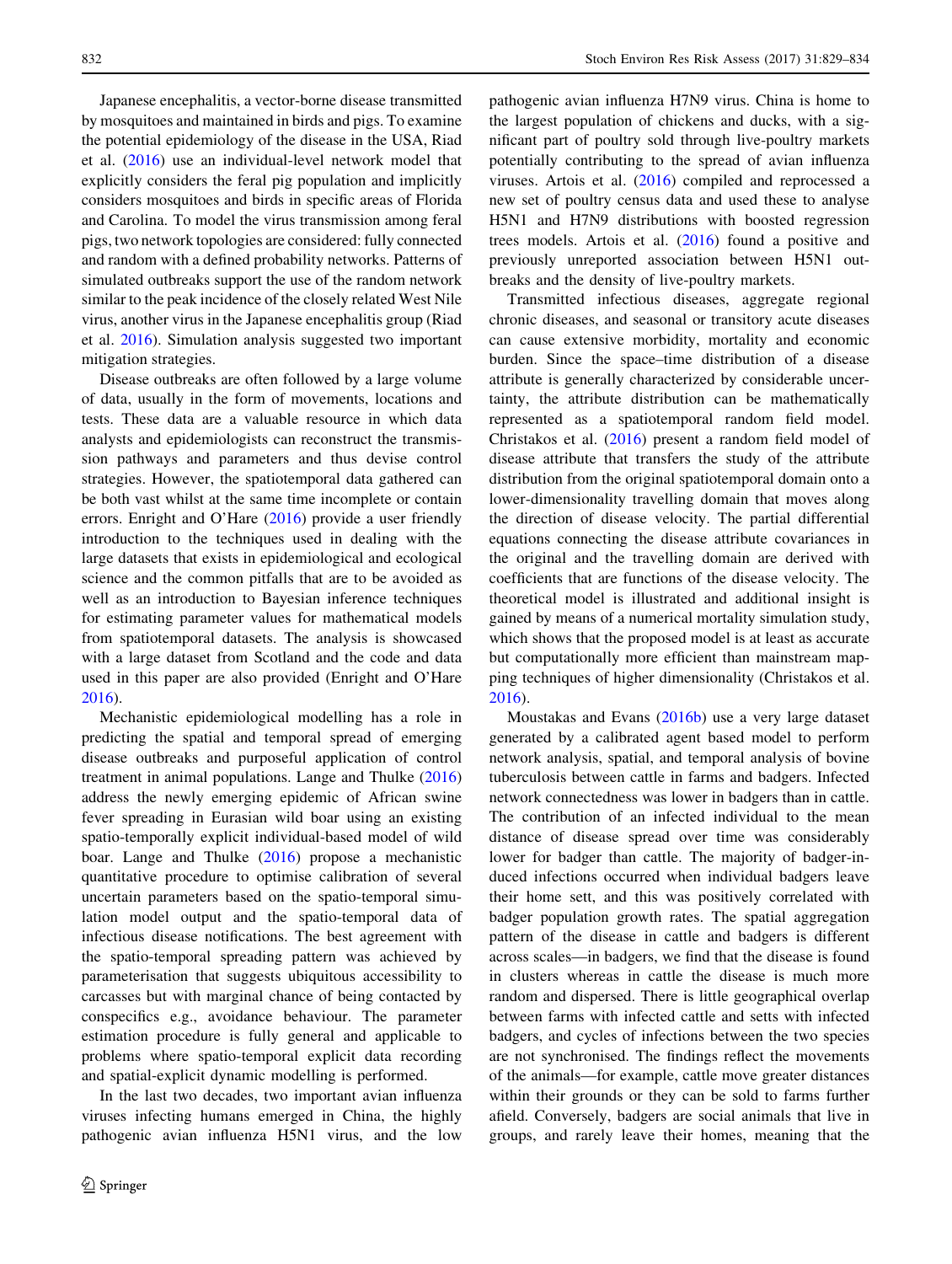<span id="page-4-0"></span>presence of TB is more clustered (Christakos et al. 2016). The research suggests that an efficient way to vaccinate badgers might be to follow the spatial pattern of TB infections. This targeted approach would save labour and costs to control the spread of the disease.

Acknowledgements I wish to thank all contributing authors for their time and effort in preparing their manuscripts as well as the reviewers whose constructive comments considerably improved all manuscripts. I wish to thank the journal's editor-in-chief George Christakos for his encouragement and support as well as Helen James, from the Journals Editorial Office, for her professionalism in bookkeeping and tracking every manuscript and the associated deadlines with timely reminders.

## References

- Aanensen DM, Huntley DM, Feil EJ, Al-Own FA, Spratt BG (2009) EpiCollect: linking smartphones to web applications for epidemiology, ecology and community data collection. PLoS ONE 4:e6968
- Anderson C (2008) The end of theory. Wired Mag 16:16-07
- Andreu-Perez J, Poon CCY, Merrifield RD, Wong STC, Yang GZ (2015) Big Data for Health. IEEE J Biomed Health Inform 19:1193–1208
- Arah OA (2009) On the relationship between individual and population health. Med Health Care Philos 12:235–244
- Artois J, Lai S, Feng L, Jiang H, Zhou H, Li X, Dhingra MS, Linard C, Nicolas G, Xiao X, Robinson TP, Yu H, Gilbert M (2016) H7N9 and H5N1 avian influenza suitability models for China: accounting for new poultry and live-poultry markets distribution data. Stoch Environ Res Risk Assess. doi:[10.1007/s00477-016-1362-z](http://dx.doi.org/10.1007/s00477-016-1362-z)
- Benson ES (2016) Trackable life: data, sequence, and organism in movement ecology. Stud Hist Philos Sci Part C 57:137–147
- Biggeri A, Dreassi E, Catelan D, Rinaldi L, Lagazio C, Cringoli G (2006) Disease mapping in veterinary epidemiology: a Bayesian geostatistical approach. Stat Methods Med Res 15:337–352
- Biggeri A, Catelan D, Conesa D, Vounatsou P (2016) Spatio-temporal statistics: applications in epidemiology, veterinary medicine and ecology. Geospat Health 11:469. doi:[10.4081/gh.2016.469](http://dx.doi.org/10.4081/gh.2016.469)
- Blair W, Bar-Shalom T (1996) Tracking maneuvering targets with multiple sensors: does more data always mean better estimates? IEEE Trans Aerosp Electron Syst 32:450–456
- Boivin J, Ng S (2006) Are more data always better for factor analysis? J Econom 132:169–194
- Brunton LA, Alexander N, Wint W, Ashton A, Broughan JM (2016) Using geographically weighted regression to explore the spatially heterogeneous spread of bovine tuberculosis in England and Wales. Stoch Environ Res Risk Assess. doi:[10.1007/s00477-](http://dx.doi.org/10.1007/s00477-016-1320-9) [016-1320-9](http://dx.doi.org/10.1007/s00477-016-1320-9)
- Burnham KP, Anderson DR (2002) Model selection and multimodel inference. Springer, New York
- Caggiano G, Kapetanios G, Labhard V (2011) Are more data always better for factor analysis? Results for the euro area, the six largest euro area countries and the UK. J Forecast 30:736–752
- Chiolero A (2013) Big data in epidemiology: too big to fail? Epidemiology 24:938–939
- Christakos G (2010) Integrative problem-solving in a time of decadence. Springer, Dordrecht, pp 243–300
- Christakos G, Zhang C, He J (2016) A traveling epidemic model of space–time disease spread. Stoch Environ Res Risk Assess. doi[:10.1007/s00477-016-1298-3](http://dx.doi.org/10.1007/s00477-016-1298-3)
- Congdon P (2016) Representing spatial dependence and spatial discontinuity in ecological epidemiology: a scale mixture

approach. Stoch Environ Res Risk Assess. doi[:10.1007/s00477-](http://dx.doi.org/10.1007/s00477-016-1292-9) [016-1292-9](http://dx.doi.org/10.1007/s00477-016-1292-9)

- Demšar U, Buchin K, Cagnacci F, Safi K, Speckmann B, Van de Weghe N, Weiskopf D, Weibel R (2015) Analysis and visualisation of movement: an interdisciplinary review. Mov Ecol 3:5
- Development Core Team R (2016) R: a language and environment for statistical computing. R Foundation for Statistical Computing, Vienna. ISBN 3-900051-07-0
- Dion E, VanSchalkwyk L, Lambin EF (2011) The landscape epidemiology of foot-and-mouth disease in South Africa: a spatially explicit multi-agent simulation. Ecol Model 222:2059–2072
- Donoho D, Jin J (2015) Higher criticism for large-scale inference, especially for rare and weak effects. Stat Sci 30:1–25
- Enright JA, O'Hare A (2016) Reconstructing disease transmission dynamics from animal movements and test data. Stoch Environ Res Risk Assess. doi[:10.1007/s00477-016-1354-z](http://dx.doi.org/10.1007/s00477-016-1354-z)
- Evans MR, Moustakas A (2016) A comparison between data requirements and availability for calibrating predictive ecological models for lowland UK woodlands: learning new tricks from old trees. Ecol Evol 6:4812–4822
- Evans MR, Benton TG, Grimm V, Lessells CM, O'Malley MA, Moustakas A, Weisberg M (2014) Data availability and model complexity, generality, and utility: a reply to Lonergan. Trends Ecol Evol 29:302–303
- Fan J, Han F, Liu H (2014) Challenges of big data analysis. Natl Sci Rev 1:293–314
- Fei X, Wu J, Liu Q, Ren Y, Lou Z (2016) Spatiotemporal analysis and risk assessment of thyroid cancer in Hangzhou, China. Stoch Environ Res Risk Assess 30:2155–2168
- Ferrè N, Songyin Q, Mazzucato M, Ponzoni A, Mulatti P, Morini M, Fan J, Xiaofei L, Shulong D, Xiangmei L, Marangon S (2016) GIS applications to support entry-exit inspection and quarantine activities. In: Gervasi O, Murgante B, Misra S, Rocha AMAC, Torre CM, Taniar D, Apduhan BO, Stankova E, Wang S (eds.), Computational science and its applications—ICCSA 2016: 16th International Conference, Beijing, China, July 4–7, 2016. Proceedings, Part III. Springer International Publishing, Cham, pp. 85–97
- Fisher MC, Henk DA, Briggs CJ, Brownstein JS, Madoff LC, McCraw SL, Gurr SJ (2012) Emerging fungal threats to animal, plant and ecosystem health. Nature 484:186–194
- Gange SJ, Golub ET (2016) From smallpox to big data: the next 100 years of epidemiologic methods. Am J Epidemiol 183:423–426 Gorelick R (2011) What is theory? Ideas Ecol Evol 4:1–10
- Graham JP, Leibler JH, Price LB, Otte JM, Pfeiffer DU, Tiensin T, Silbergeld EK (2008) The animal-human interface and infectious disease in industrial food animal production: rethinking biosecurity and biocontainment. Public Health Rep 123:282–299
- Guernier V, Milinovich GJ, Santos MAB, Haworth M, Coleman G, Magalhaes RJS (2016) Use of big data in the surveillance of veterinary diseases: early detection of tick paralysis in companion animals. Parasit Vectors 9:1
- Heesterbeek J (2000) Mathematical epidemiology of infectious diseases: model building, analysis and interpretation. Wiley, Hoboken
- Juan P, Díaz-Avalos C, Mejía-Domínguez NR, Mateu J (2016) Hierarchical spatial modeling of the presence of Chagas disease insect vectors in Argentina. A comparative approach. Stoch Environ Res Risk Assess. doi[:10.1007/s00477-016-1340-5](http://dx.doi.org/10.1007/s00477-016-1340-5)
- Kenall A, Harold S, Foote C (2014) An open future for ecological and evolutionary data? BMC Evol Biol 14:66
- Knox E, Bartlett M (1964) The detection of space-time interactions. J R Stat Soc Ser C (Appl Stat) 13:25–30
- Krebs JR, Anderson RM, Clutton-Brock T, Donnelly CA, Frost S, Morrison WI, Woodroffe R, Young D (1998) Badgers and